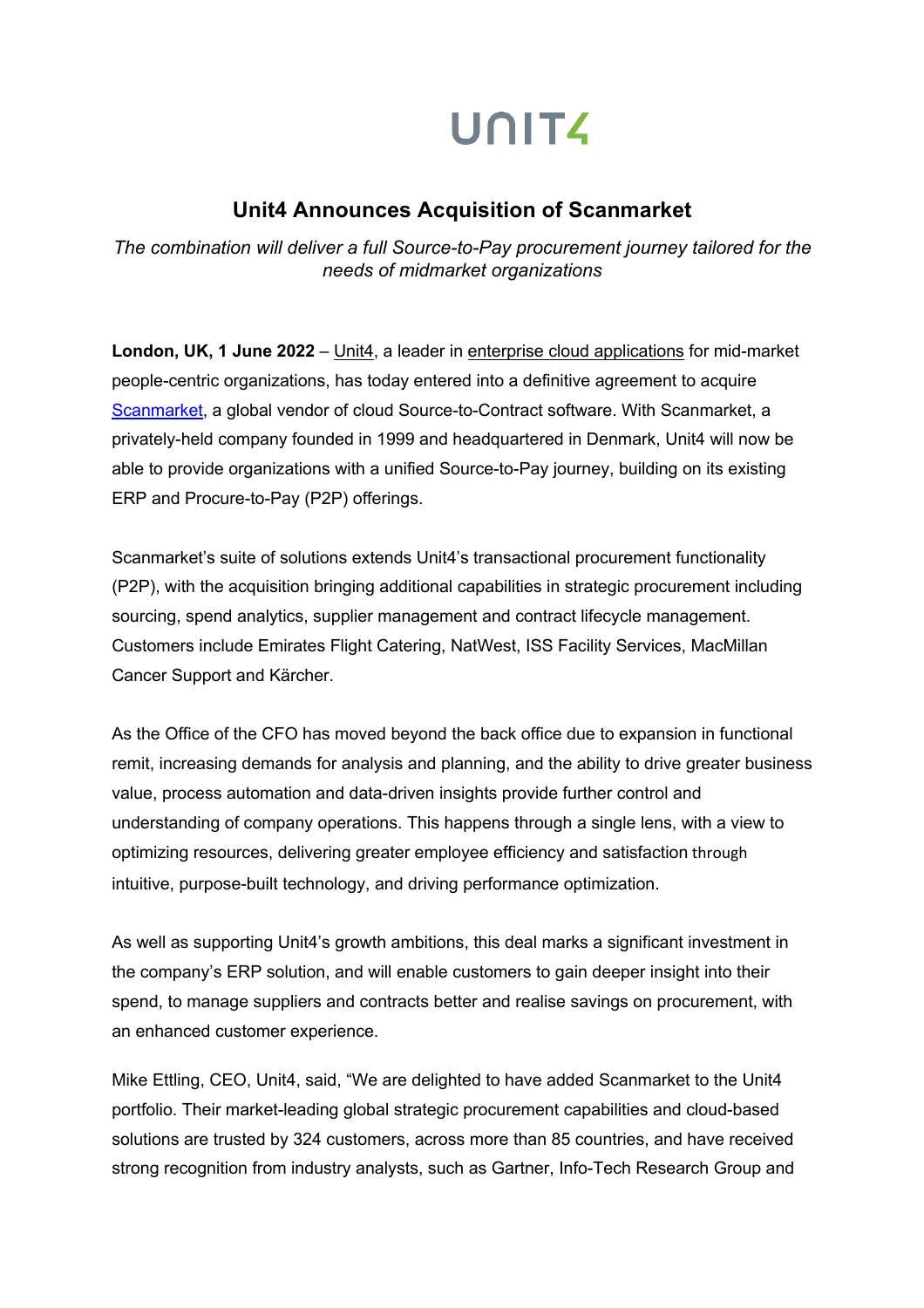SpendMatters. As well as a great technology fit, both organisations are culturally similar in that we have developed our solutions with users and people at the centre of what we do, so we are excited to welcome the Scanmarket team to Unit4."

Betina Nygaard, CEO of Scanmarket added "Scanmarket is all about people so, when considering this deal, finding a buyer who is a cultural match was of the utmost importance. People centricity is also key to Unit4 and, not only that, the company shares our core values.

Our team has been fundamental in getting us to where we are today, and Unit4 clearly recognizes the quality and skills of our colleagues. In addition, both companies are focused on digitalisation and, in the case of Scanmarket, centred on transforming the procurement function through best of breed source-to-contract capabilities while effectively managing governance, risk and compliance. The combination of Unit4 and Scanmarket will deliver a comprehensive Source-to-Pay solution and bring added value for midmarket and enterprise organizations across both upstream and downstream procurement. "

The terms of the deal were not disclosed.

-ends-

### **About Unit4**

Unit4's next-generation enterprise solutions power many of the world's most people-centric mid-market organizations. Our state-of-the-art cloud platform, ERPx, brings together the capabilities of Financials, Procurement, Project Management, HR and FP&A onto a unified cloud platform that shares real-time information and is designed with a powerful, people-centric approach, so employees can benefit from better insight and become more effective and increasingly engaged. It supports rapid and continuous change while delivering individualized fit for customers at scale, delivering the right tools to unify the processes across their organization, and connect their people. Unit4 serves more than 6,000 customers globally including, Bravida, Havas, Migros Aare, Americares, Save the Children International, Action against Hunger, Metro Vancouver, Forest Research, Southampton City Council, Selkirk College, FTI Consulting, and Surrey County Council.

For more information please visit https://www.unit4.com/, follow us on Twitter @Unit4global, or visit our LinkedIn page

### **About Scanmarket**

Scanmarket is a source-to-contract (S2C) software provider that develops advanced functionalities in an effortless design. Our S2C solution is attuned to meet the needs of procurement, legal, and finance professionals with applications for strategic sourcing, contract lifecycle management, and third-party risk management. We take ownership of customer success with experts at your fingertips to drive user adoption. Digitalize your business with technology that is built to be used. Read more at scanmarket.com

### **About Verdane**